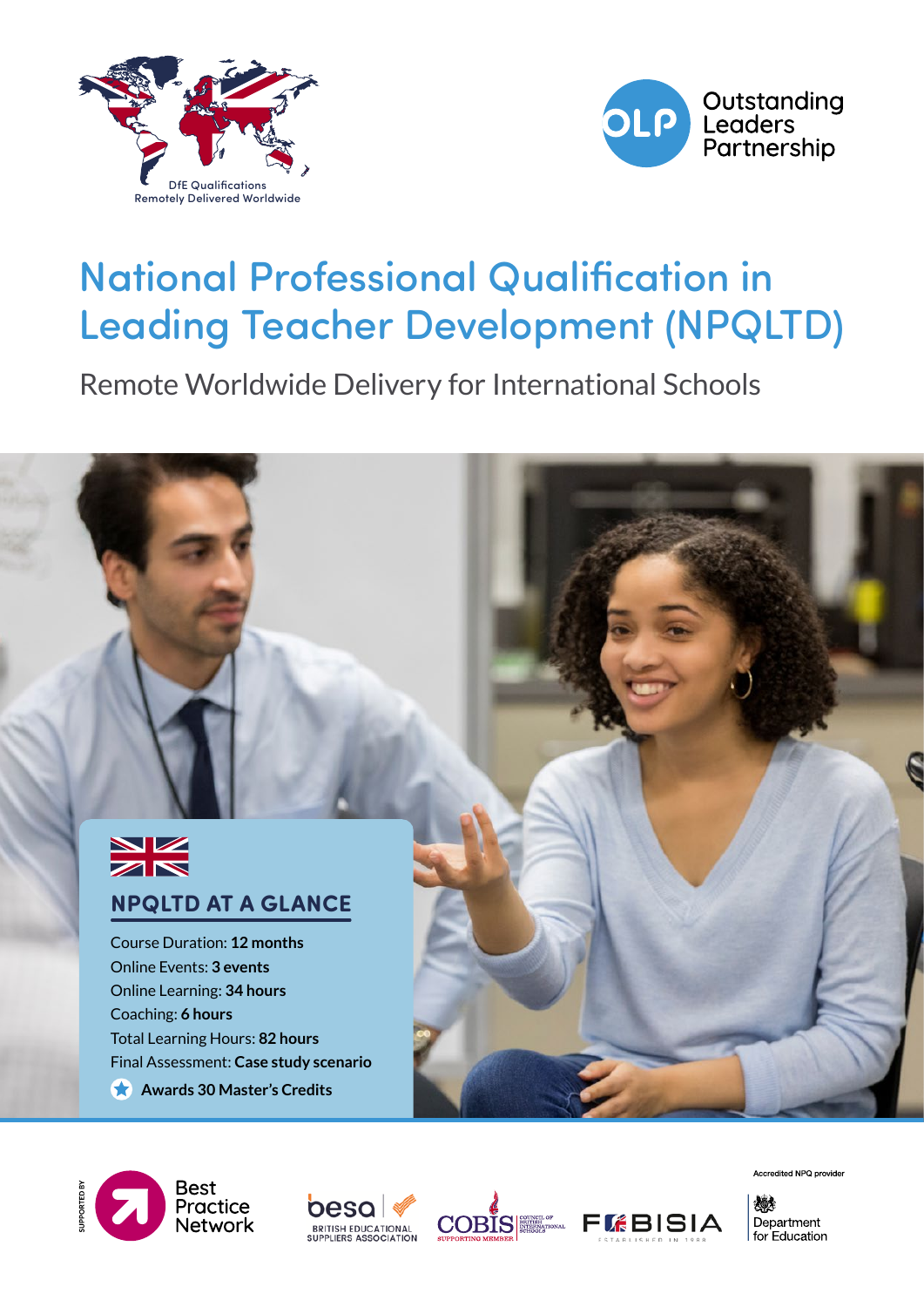## About NPQLTD

The DfE-accredited NPQLTD is for teachers who have, or are aspiring to have, responsibilities for leading the development of other teachers in their school. This flexible part-time training fits around a teacher's timetable and is delivered through a combination of face-to-face events, online study and coaching. Completing NPQLTD is hugely beneficial for participants as well as their school and pupils.

We are proud to have delivered NPQs to thousands of International School participants across the globe. Find out about our Remote Online Delivery option on the last page.

#### Benefits for participants

- $\oslash$  Portable qualification valid and highly sought-after by UK schools and International Schools
- $\odot$  Become adept in supporting initial teacher training. early career teachers as well as the wider development of all colleagues across the school
- $\odot$  Develop expertise across a number of specialist areas related to their role (e.g., designing professional development)

#### Benefits for schools

- $\odot$  Offering staff the chance to complete NPQs has been shown to improve teacher retention rates and is a great incentive for recruiting new teachers
- $\odot$  Support succession of school leaders and build a cohesive. impact-focused school leadership team
- $\odot$  Regular progress updates for mentors and headteachers
- $\odot$  A professionally aware and informed leader who can make evidence-based decisions and approach leading teacher development in an effective and efficient manner

## Qualification elements

| <b>INDUCTION STAGE</b>                      | Induction (incl. Initial needs analysis: 1 hour) | <b>6 hours</b>            |                                 |
|---------------------------------------------|--------------------------------------------------|---------------------------|---------------------------------|
| <b>DEVELOPMENT STAGE</b>                    | <b>Face-to-face events</b>                       | 18 hours                  |                                 |
|                                             | <b>Online course study</b>                       | 34 hours                  | <b>Total Guided</b><br>Learning |
|                                             | <b>Formative assessment tasks</b>                | 18 hours                  | Hours:                          |
|                                             | In-school performance coaching                   | 6 hours                   | 82                              |
| <b>SUMMATIVE</b><br><b>ASSESSMENT STAGE</b> | <b>Case study scenario</b>                       | <b>Max. 1500</b><br>words |                                 |

### Qualification programme structure

The NPQLTD content is delivered across three development stage cycles that include face-to-face events, online study, a formative assessment task and in-school performance coaching. The context focus for each cycle aligns to each of the content areas identified by the DfE and their sequencing across the delivery cycle has been carefully crafted to ensure depth of study and time for most effective reflection and review by each participant.



2 | Outstanding Leaders Partnership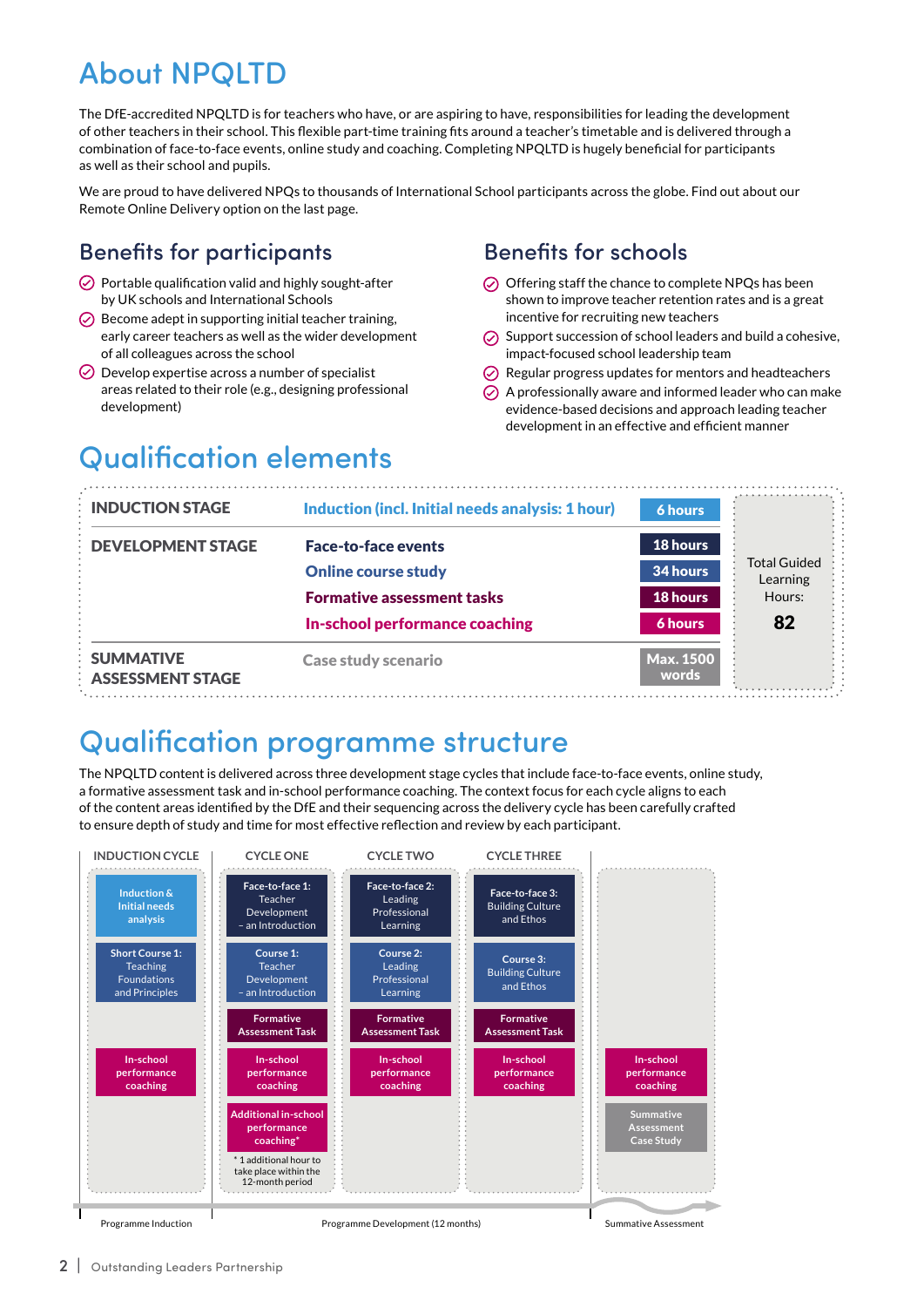

The induction cycle includes insight into and preparation for qualification engagement and the *Teaching foundations and principles* short course. Participants will complete their initial needs analysis as part of this stage.

#### Induction and Initial needs analysis

Self assessment of skills, knowledge and understanding of 'learn that' and 'learn how to' statements derived from the DfE qualification framework and leadership behaviours. The outcomes of the analysis inform ongoing discussion and feedback throughout the programme.

#### Face-to-face content outline

The NPQLTD programme includes three face-to-face events spread across the 12-month duration of the qualification. Face-to-face events are delivered remotely for participants from International Schools.

Each event precedes online course study and will introduce the climate and context for online study. The three event days consist of tailored practice tasks, group networking and self-managed learning interaction supporting powerful dialogue and leadership development.

#### Face-to-face events

- **Day 1:** Teacher Development an Introduction
- **Day 2:** Leading Professional Learning
- **Day 3:** Building Culture and Ethos

### Online course content outline

NPQLTD participants will undertake one short course and three full courses.

As part of online course engagement compliance, participants will be required to select and complete three practice activities and undertake one formative assessment task per cycle.

Each full course includes a series of study modules that are to be completed within a recommended time frame of 10 hours. The short course comprises 4 hours of study.

#### Short course

**1. Teaching Foundations and Principles**

#### Full courses

- **1. Teacher Development an Introduction**
	- Module 1: Implementation
	- Module 2: What does research tell us about effective teacher development?
	- Module 3: Identifying school teacher development needs
- **2. Leading Professional Learning**
	- Module 1: Designing effective professional development
- **3. Building Culture and Ethos**
	- Module 1: Delivering effective professional development

## **ी Formative assessment tasks**

The formative assessment tasks are in-school practice-led activities that participants choose to complete following each online course. There are three formative assessment tasks for NPQLTD.

#### In-school performance coaching

NPQLTD participants will engage with six hours of in-school performance coaching. One of these will be during the induction cycle, and the final one (the Impact Review) will take place prior to the summative assessment stage.

#### Assessment and compliance

Qualification elements that count towards final assessment

To pass an NPQ, the following criteria need to be met:

- Participants must engage in 90% of the course elements.
- Participants must submit and pass one summative assessment that takes the form of a case study. Participants have an eight-day window to provide a written response of a maximum 1500 words and submit this by midnight on the designated eighth day.

What are the course elements I must engage with?

- 1. Leadership Development Record (LDR) review
- 2. Face-to-face events
- 3. Online practice activities
- 4. Formative assessment tasks
- 5. In-school performance coaching